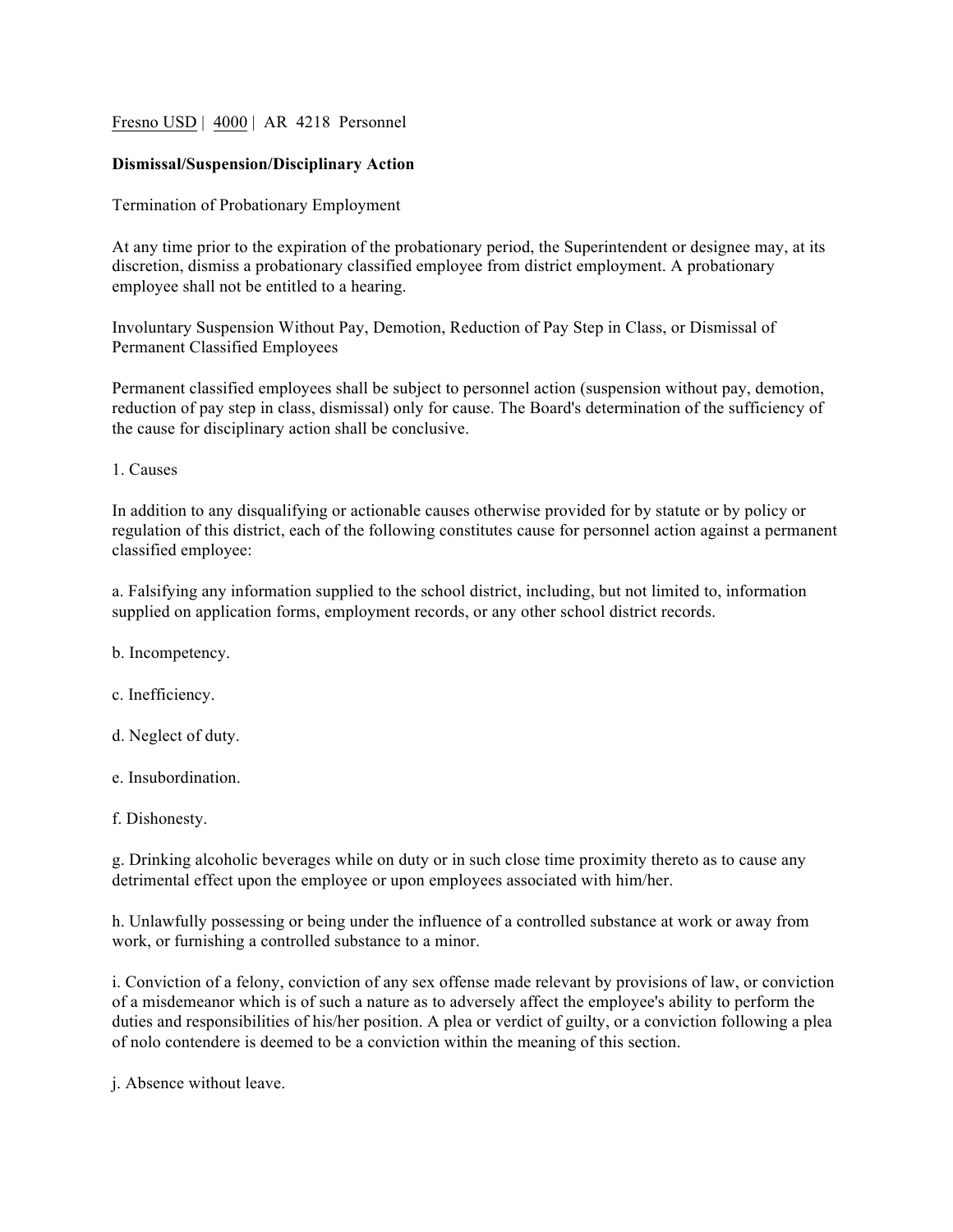k. Immoral conduct.

l. Discourteous treatment of the public, students, or other employees.

m. Improper political activity.

n. Willful disobedience.

o. Misuse of district property.

p. Violation of district, Board or departmental rule, policy, or procedure.

q. Failure to possess or keep in effect any license, certificate, or other similar requirement specified in the employee's class specification or otherwise necessary for the employee to perform the duties of the position.

r. Refusal to take and subscribe any oath or affirmation which is required by law in connection with his/her employment.

s. Any mental or physical disability which substantially limits one of life's major functions and precludes the employee from performing the essential functions of his/her position with or without reasonable accommodation.

t. Unlawful discrimination, including harassment, on the basis of race, religious creed, color, national origin, ancestry, physical disability, marital status, sex, or age against the public or other employees while acting in the capacity of a district employee.

u. Unlawful retaliation against any other district officer or employee or member of the public who, in good faith, reports, discloses, divulges, or otherwise brings to the attention of any appropriate authority any information relative to actual or suspected violation of any law of this State or the United States occurring on the job or directly related thereto.

v. Any other failure of good behavior either during or outside of duty hours which is of such nature that it causes discredit to the district or his/her employment.

Except as defined in paragraph "s." above, no personnel action shall be taken for any cause which arose prior to the employee's becoming permanent, nor for any cause which arose more than two years preceding the date of the filing of the notice of cause unless such cause was concealed or not disclosed by such employee when it could be reasonably assumed that the employee would have disclosed the facts to the district.

2. Initiation and Notification of Charges

The district Superintendent or designee may initiate a personnel action as defined herein against a permanent classified employee.

In all cases involving a personnel action, the person initiating said action shall file a written recommendation of personnel action with the Board. A copy of the recommendation shall be served upon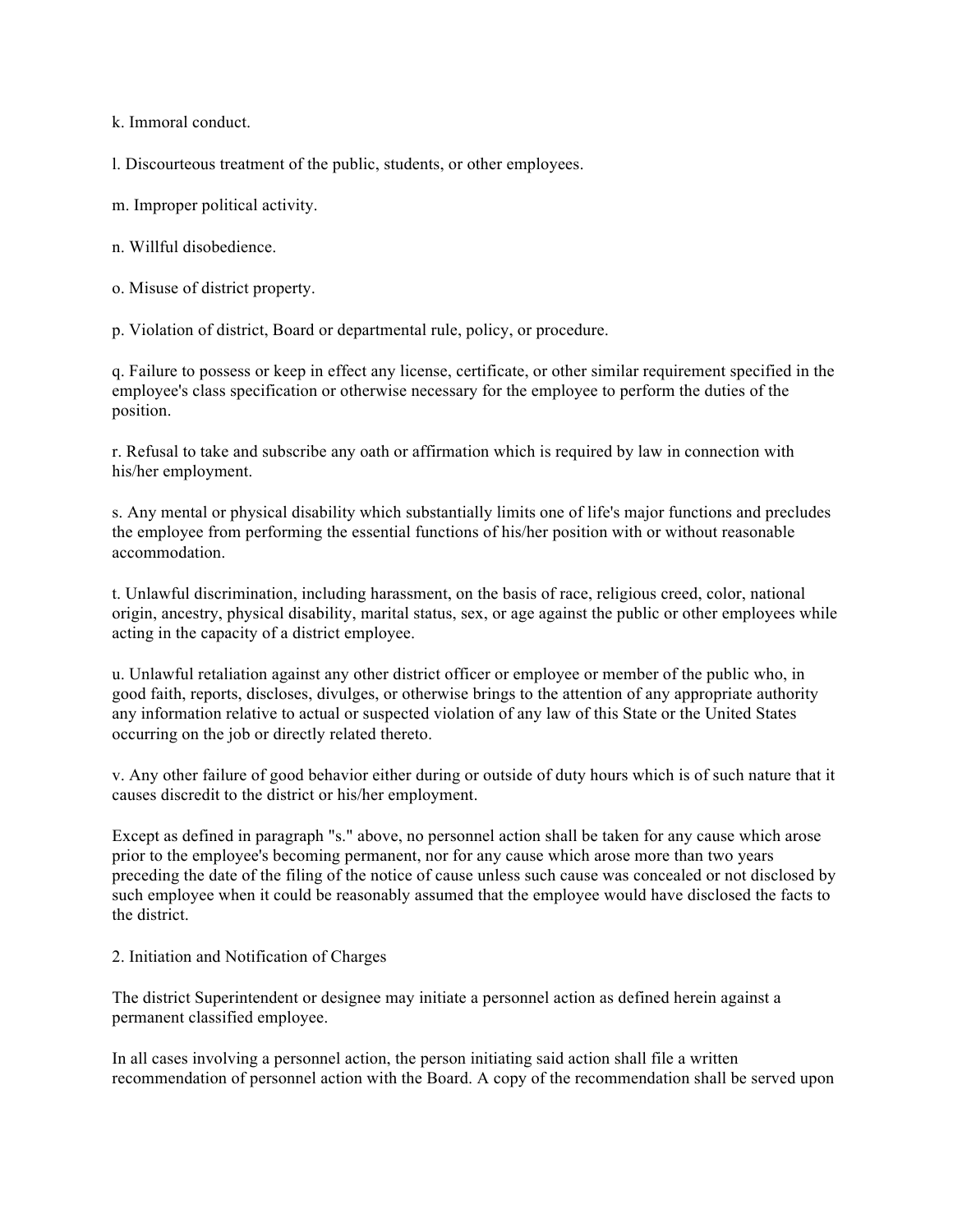the employee either personally or by registered or certified mail, return receipt requested, at the employee's last known address. The recommendation shall include:

a. A statement of the nature of the personnel action (suspension without pay, demotion, reduction of pay step in class, or dismissal).

b. A statement of the cause or causes therefor as set forth above.

c. A statement of the specific acts or omissions upon which the causes are based. If violation of rule, policy, or regulation of the district is alleged, the rule, policy, or regulation violated shall be set forth in the recommendation.

d. A statement of the employee's right to appeal the recommendation and the manner and time within which his/her appeal must be filed.

e. A card or paper, the signing and filing of which shall constitute a demand for hearing and a denial of all charges.

### 3. Informal Conference

The purpose of the informal conference is to review the notification of charges to allow the employee to respond to each charge and incident.

The conference shall be an informal meeting and shall not be conducted by formal evidentiary rules. The conference shall be conducted on the date stated on the original notification of charges provided to the employee, unless a change is mutually agreed to by the Associate Superintendent, Human Resources, or designee and the employee. The Associate Superintendent, Human Resources or designee will serve as the administrator responsible for conducting the conference. During the conference, the employee may be represented by a person of their choice.

The Associate Superintendent or designee shall, after the conclusion of the conference, make a determination of the appropriateness of the recommended disciplinary action and the charges and incidents upon which such disciplinary action is recommended.

The Associate Superintendent, Human Resources may accept, modify or reject the Notification of Disciplinary Action and Charges prior to forwarding the recommendation to the Board.

### 4. Employment Status Pending Appeal or Waiver

Except as provided herein, any employee against whom a recommendation of personnel action has been issued shall remain on active duty status and responsible for fulfilling the duties of the position pending his/her appeal or waiver thereof.

In cases where the Superintendent or designee has determined that a permanent classified employee should be dismissed and that continuation of the employee in active duty status after a written recommendation of such personnel action has been issued would result in an unreasonable risk of harm to self, students, staff, or property during the time the proceedings are pending, the Superintendent or designee may order the employee immediately suspended from his/her duties without pay in conjunction with the recommendation of personnel action. Such suspension order shall be in writing and shall include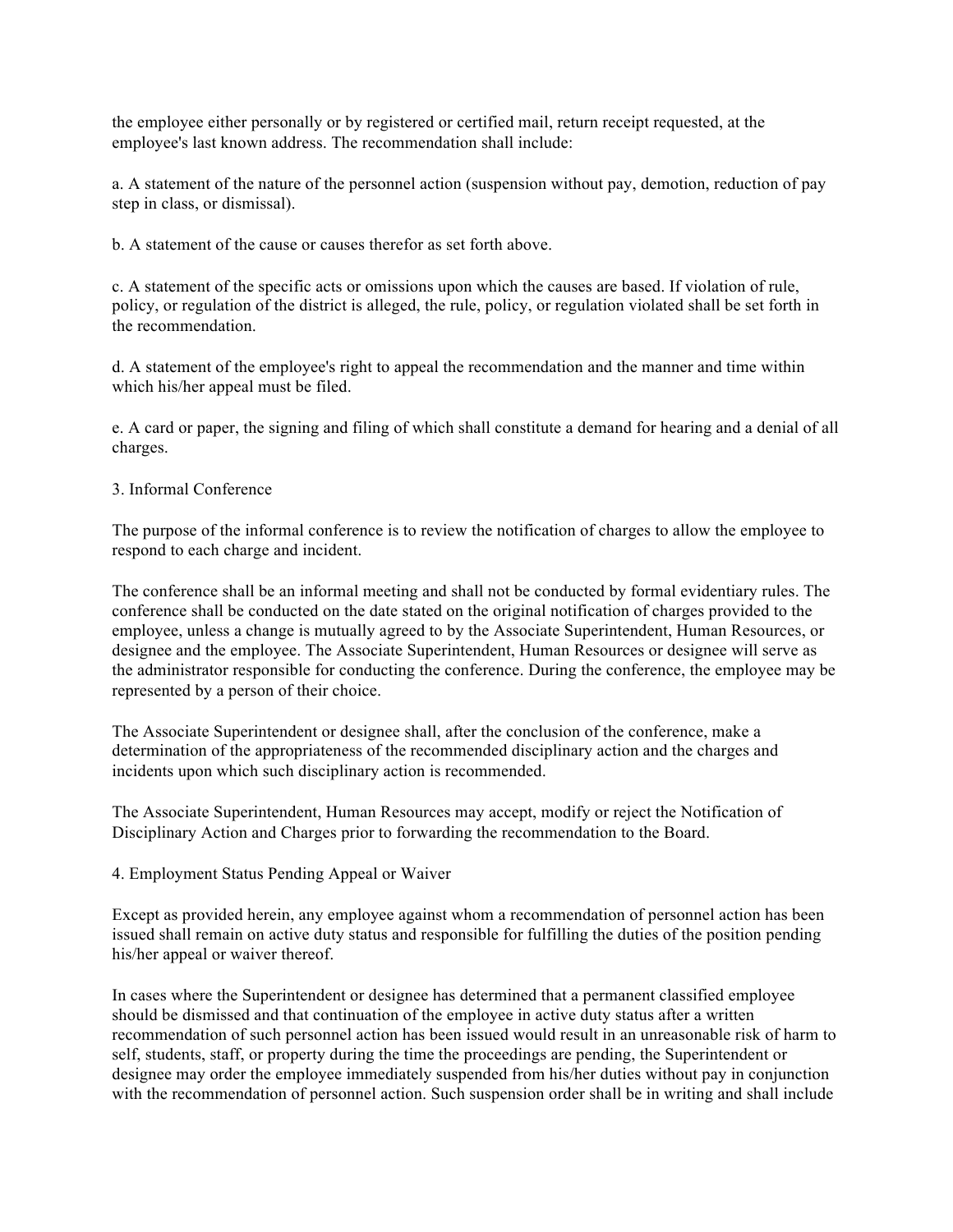a statement setting forth the reasons why such suspension is deemed necessary. Any such suspension order shall be served upon the employee either personally or by registered mail or certified mail, return receipt requested, immediately after issuance.

Except in cases of emergency where the employee must be removed from the premises immediately, at least five calendar days prior to the effective date of any order of suspension without pay issued in conjunction with any recommendation of personnel action involving dismissal, the Superintendent or designee shall give the employee written notice of the proposed recommendation of personnel action of dismissal. The written notice shall include notice that immediate suspension without pay is being considered, the reasons for the proposed dismissal action and for the proposed immediate suspension without pay, materials upon which the proposed action is based, and the right to respond either orally or in writing to the Superintendent or designee prior to the issuance of the final recommendation and order.

### 5. Time Limit of Suspension

Any suspensions (except a suspension imposed under #4 above) invoked under these rules against any one person in the classified service for one or more periods shall not aggregate more than 90 calendar days in any 12-month period; provided, however, this time limitation is inapplicable to cases in which personnel action of dismissal is modified by the Board to a suspension.

# 6. Right to Appeal

The employee may, within five calendar days after receiving the recommendation of personnel action described above, appeal by signing and filing the card or paper included with the recommendation. Any other written document signed and appropriately filed within the specified time limit by the employee shall constitute a sufficient notice of appeal. A notice of appeal is filed only by delivering the notice of appeal to the office of the district Superintendent or designee during normal work hours of that office. A notice of appeal may be mailed to the office of the Superintendent or designee but must be received or postmarked no later than the time limit stated herein. In cases where an order of suspension without pay has been issued in conjunction with a recommendation of personnel action involving dismissal, any appeal from the recommendation shall also constitute an appeal from the order, and the necessity of the order shall be an issue in the appeal hearing.

If the employee against whom a recommendation of personnel action has been filed fails to file a notice of appeal within the time specified in these rules, the employee shall be deemed to have waived his/her right to appeal, and the Board may order the recommended personnel action into effect immediately.

# 7. Amended/Supplemental Charges

At any time before an employee's appeal is finally submitted to the Board or to a hearing officer for decision, the complainant may, with the consent of the Board or hearing officer, serve on the employee and file with the Board an amended or supplemental recommendation of personnel action.

If the amended or supplemental recommendation presents new causes or allegations, the employee shall be afforded a reasonable opportunity to prepare his/her defense thereto. Any new causes or allegations shall be deemed controverted and any objections to the amended or supplemental causes or allegation may be made orally at the hearing and shall be noted on the record.

### 8. Hearing Procedures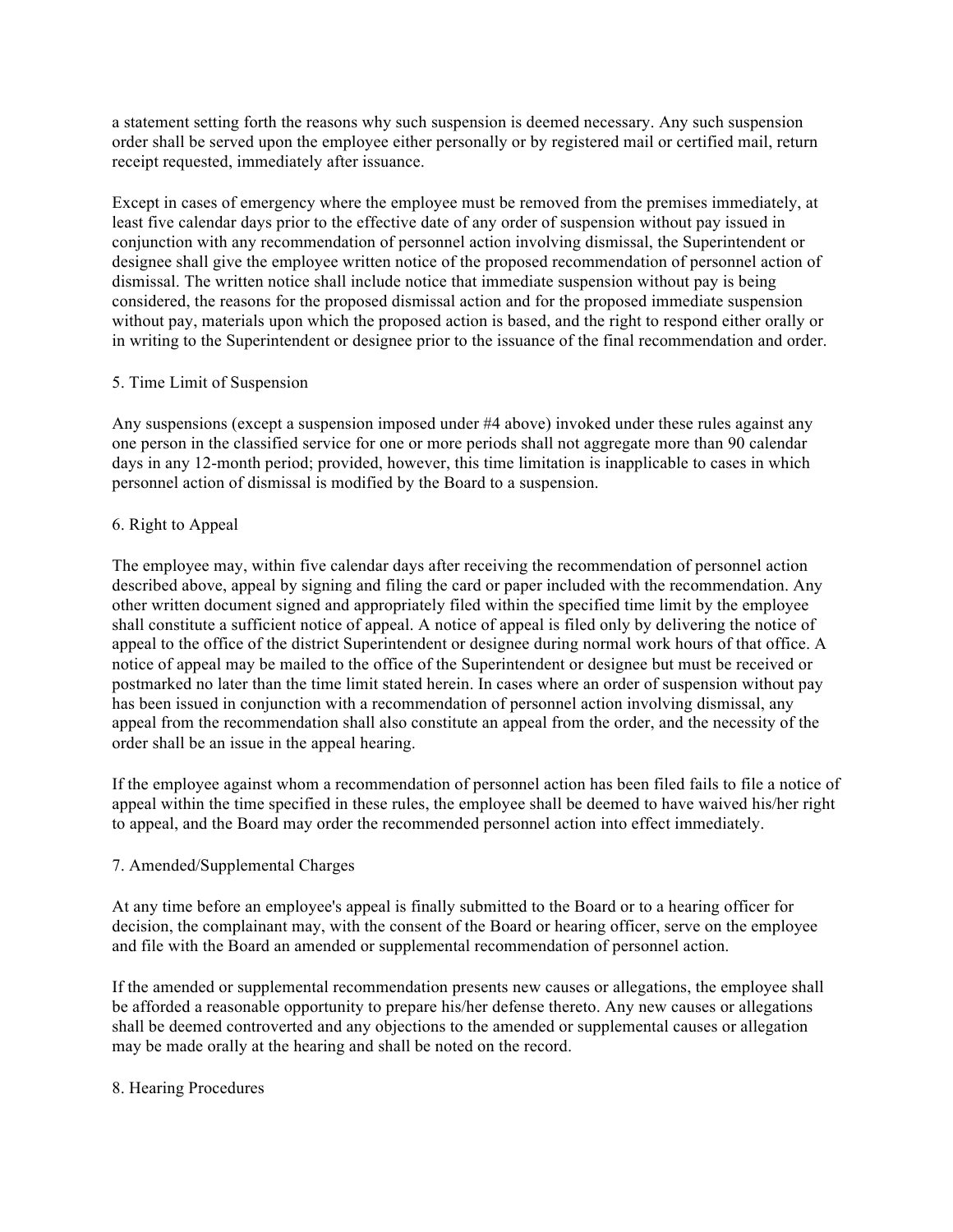a. The hearing shall be held at the earliest convenient date, taking into consideration the established schedule of the Board or hearing officer and the availability of counsel and witnesses. The parties shall be notified of the time and place of the hearing. The employee shall be entitled to appear personally, produce evidence, and have counsel and, if demand is made therefor when the Board is hearing the appeal, a public hearing. The complainant may also be represented by counsel. The procedure entitled "Administrative Adjudication" commencing at Section 11500 of the Government Code shall not be applicable to any such hearing before the Board or a hearing officer. Neither the Board nor a hearing officer shall be bound by rules or evidence used in California courts. Informality in any such hearing shall not invalidate any order or decision made or approved by the hearing officer or the Board.

b. All hearings shall be heard by a hearing officer except in those cases where the Board determines to hear the appeal themselves. In any case in which the Board hears the appeal, the Board may utilize the services of its counsel or a hearing officer in ruling upon procedural questions, objections to evidence, and issues of law. If the appeal is heard by the Board, it shall affirm, modify or revoke the recommended personnel action.

c. If the appeal is heard by a hearing officer, he/she shall prepare a proposed decision in such form that it may be adopted by the Board as the decision in the case. A copy of the proposed decision shall be received and filed by the Board and furnished to each party within ten days after the proposed decision is filed by the Board. The Board may:

(1) Adopt the proposed decision in its entirety.

(2) Reduce the personnel action set forth therein and adopt the balance of the proposed decision.

(3) Reject a proposed reduction in personnel action, approve the personnel action sought by the complainant or any lesser penalty, and adopt the balance of the proposed decision.

(4) Reject the proposed decision in its entirety.

d. If the Board rejects the proposed decision in its entirety, each party shall be notified of such action and the Board may decide the case upon the record including the transcript, with or without the taking of additional evidence, or refer the case to the same or another hearing officer to take additional evidence. If the case is so assigned to a hearing officer, he/she shall prepare a proposed decision as provided in c above, upon the additional evidence and the transcript and other papers which are part of the record of the prior hearing. A copy of such proposed decision shall be furnished to each party within ten days after the proposed decision is filed by the Board.

e. In arriving at a decision or a proposed decision on the propriety of the proposed personnel action, the Board or the hearing officer may consider the records of any prior personnel action proceedings against the employee in which a personnel action was ultimately sustained and any records contained in the employee's personnel files if such records were introduced into evidence at the hearing.

### 9. Hearing Decision

The decision of the Board shall be in writing and shall contain findings of fact and the personnel action approved, if any. The findings may reiterate the language of the pleadings or simply refer to them.

The decision of the Board shall be certified to the Superintendent or designee who recommended the personnel action, and he/she shall enforce and follow this decision. A copy of the decision shall be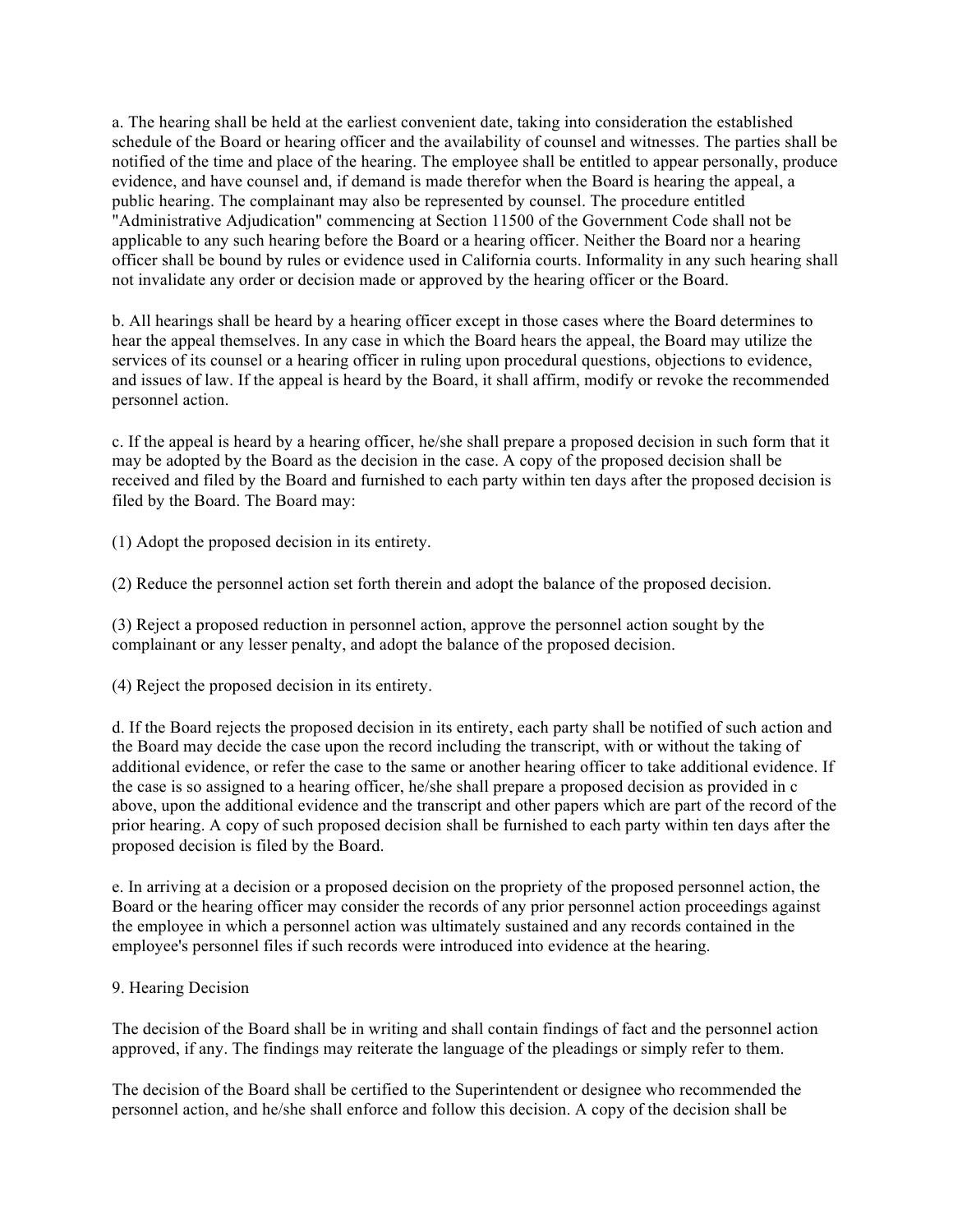delivered to the appellant or his/her designated representative personally or by registered mail. The decision of the Board shall be final.

# 10. Compulsory Dismissal

The district shall not employ or retain in employment any person who has been convicted of any sex offense as defined in Education Code 44010 or any controlled substance offense as defined in Education Code 44011. However, the district may employ a person convicted of a controlled substance offense if the Board determines from the evidence it requires that the person has been rehabilitated for at least five years. If any such conviction is reversed and the person acquitted or charges dismissed, except as otherwise provided below, the employee may be reemployed by the district, although reemployment is not a guarantee. (Education Code 45123)

The district reserves the right to dismiss an employee for any acts upon which the original criminal charges were based, despite the disposition by the courts. If dismissal is recommended by the Board and upheld, an employee will not be reemployed nor compensated for the time he/she was suspended unless otherwise required by law. An employee shall be given notice of the possibility of not being reimbursed during mandatory suspension if he/she is ultimately dismissed for the acts upon which the original charges were based.

Legal Reference:

EDUCATION CODE

35161 Delegation of powers and duties

44009 Conviction of specified crimes

44010 Sex offense

44011 "Controlled substance offense" defined

44940 Leave of absence; employee charged with mandatory or optional leave of absence offense

44940.5 Compulsory leave of absence; procedures; extension; compensation; bond or security; reports

45101 Definitions (including "disciplinary action," "cause")

45109 Fixing of duties

45113 Rules and regulations for classified service in districts not incorporating the merit system

45123 Employment after conviction of sex or narcotics offense

45302 Demotion and removal from permanent classified service

45303 Additional cause for suspension or dismissal of employees in classified service